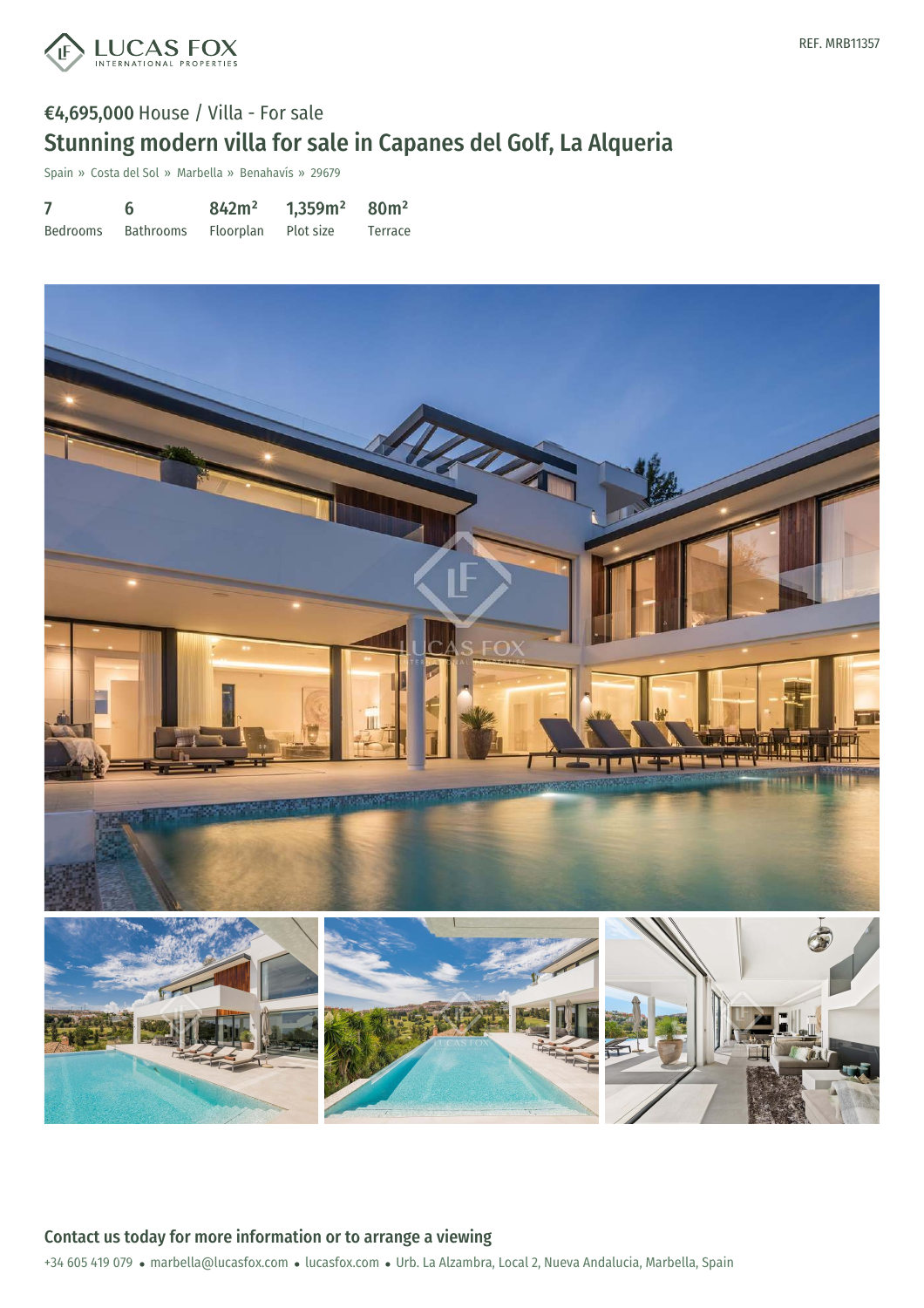

## €4,695,000 House / Villa - For sale Stunning modern villa for sale in Capanes del Golf, La Alqueria

Spain » Costa del Sol » Marbella » Benahavís » 29679

|                 | 6         | 842m <sup>2</sup> | 1,359m <sup>2</sup> | 80 <sup>m²</sup> |
|-----------------|-----------|-------------------|---------------------|------------------|
| <b>Bedrooms</b> | Bathrooms | Floorplan         | Plot size           | Terrace          |

#### **OVERVIEW**

### Beautiful villa for sale in a peaceful residential area with stunning interior design and panoramic views.

This stunning 7-bedroom villa is located in one of the best parts of La Alqueria, in the Capanes del Golf residential complex. With panoramic views across the golf course and the Mediterranean Sea, this is a very special home on the Costa del Sol.

Designed by renowned architect Carlos Lamas, the villa is modern and elegant and combines natural materials such as wood and stone with the latest technology.

Access to the semi-covered carport, with storage space below, is via an automatic sliding door with a separate pedestrian entrance.

The ground floor of the property is made up of an extensive open-plan living-diningkitchen area. The kitchen has attractive marble finishes and is equipped with Gaggenau appliances, there is also an island that is ideal for informal dining. The double-height dining area has floor-to-ceiling windows, allowing abundant natural light to enter. The living area has ample storage, an integrated Loewe television and a fireplace. Terraces offer fabulous views of the infinity pool, gardens and Mediterranean Sea beyond.

From the first floor we access the master suite and 4 further bedrooms, all with ensuite bathrooms and balconies with fabulous views.

The lower floor, which measures 303 m², has a climate controlled cellar, a laundry room and technical room. There are also two bedrooms on this level, one of which has balconies overlooking the golf area and the sea.

A 92 m² open-plan space has been designed as an entertaining area with a gym, extra TV area, bar, pool table and [storage](mailto:marbella@lucasfox.com) room.

A lift connects each of the floors. Further notable features include hot and cold air conditioning, underfloor heating and a Sonos audio system. There is also home automation and an alarm system.

The exterior areas are equally impressive, with an infinity pool, covered and uncovered terraces and a beautiful garden.



#### [lucasfox.com/go/mrb11357](https://www.lucasfox.com/go/mrb11357)

Mountain views, Sea views, Garden, Swimming pool, Terrace, Private garage, Lift, High ceilings, Natural light, Parking, Underfloor heating, Air conditioning, Alarm, Balcony, Built-in wardrobes, Domotic system, Double glazing, Equipped Kitchen, Exterior, Fireplace, Heating, Interior, Near international schools, New build,

Security, Storage room, Transport nearby, Utility room, Views, Walk-in wardrobe

### Contact us today for more information or to arrange a viewing